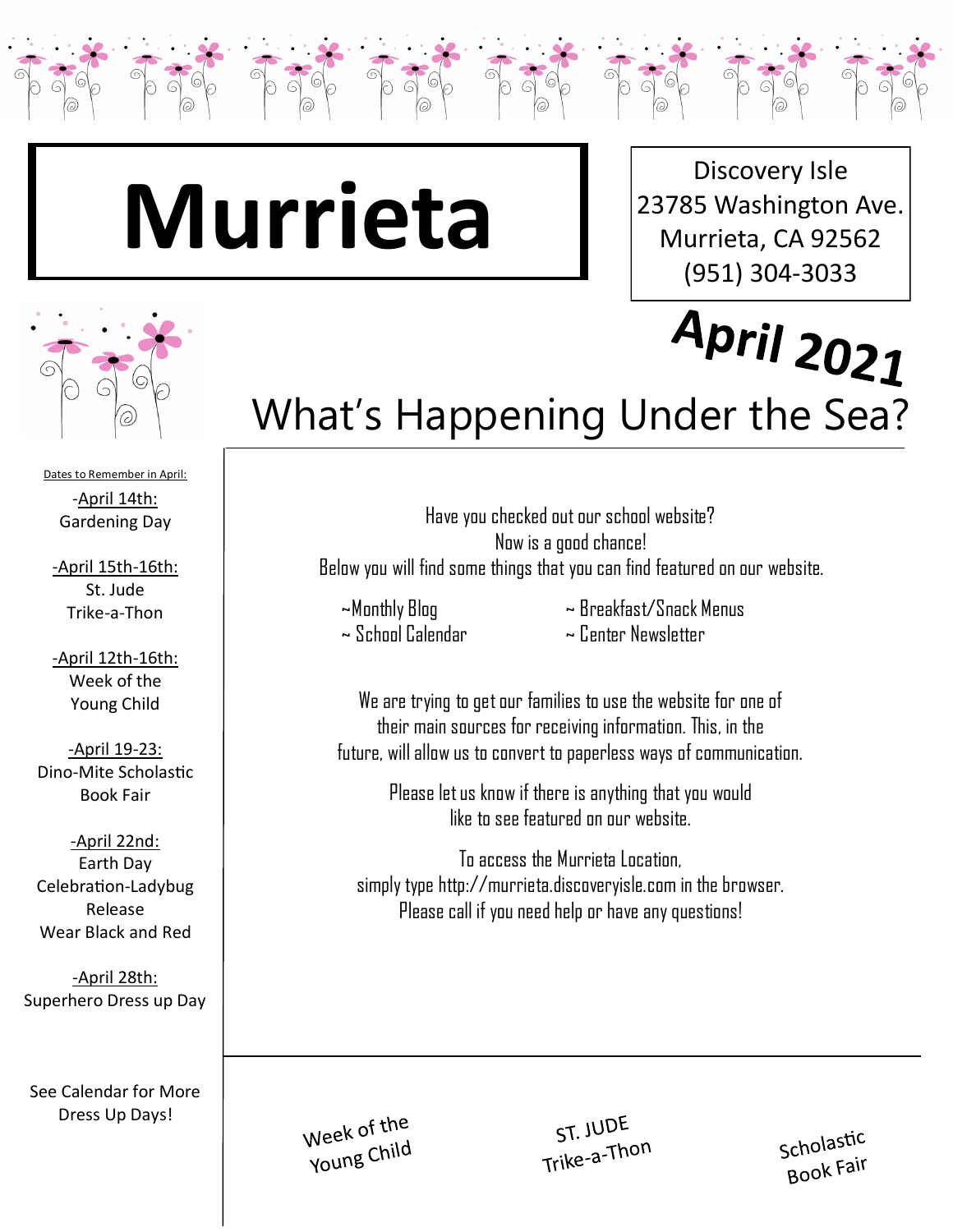

**Scholastic Book Fair** We are a having our Dino Mite Book Fair April 19– April 23.

Tag Tag Tag Tag Tag Tag Tag

This is a perfect opportunity to pick up some great summer reading for your child at a fabulous price!

Every book purchased gives books back to the center for our classroom libraries.

#### I "Mustache" You to Complete Your Survey!



We appreciate all your feedback and comments in our PAR surveys.

As always, your feedback is very valuable and at any time please do not hesitate to see me with any questions or concerns!

If you have already completed the survey, fill out a mustache to be entered into our drawing.

Thank you for all of your continued support!

 $\frac{1}{\sqrt{2}}$ 

The Egg Hunt was successful and the children really enjoyed themselves thanks to all of your donations.

Video Link: [https://www.dropbox.com/](https://www.dropbox.com/s/4wx38iebl8d31co/Egg%20Hunt.mov?dl=0)  $s/4wx38$ iebl $8d31co/Egg\%20H$ unt.mov?dl=0



### Earth Day 2021



In honor of Earth Day, we will be celebrating on Thursday, April 22nd. Each class will discuss the importance of protecting our planet. We will be giving back to our planet by releasing ladybugs into the environment. We pledge to continue doing our part even after Earth Day is over. On this day, please wear Red and Black or dress like a ladybug in honor of our ladybug release event!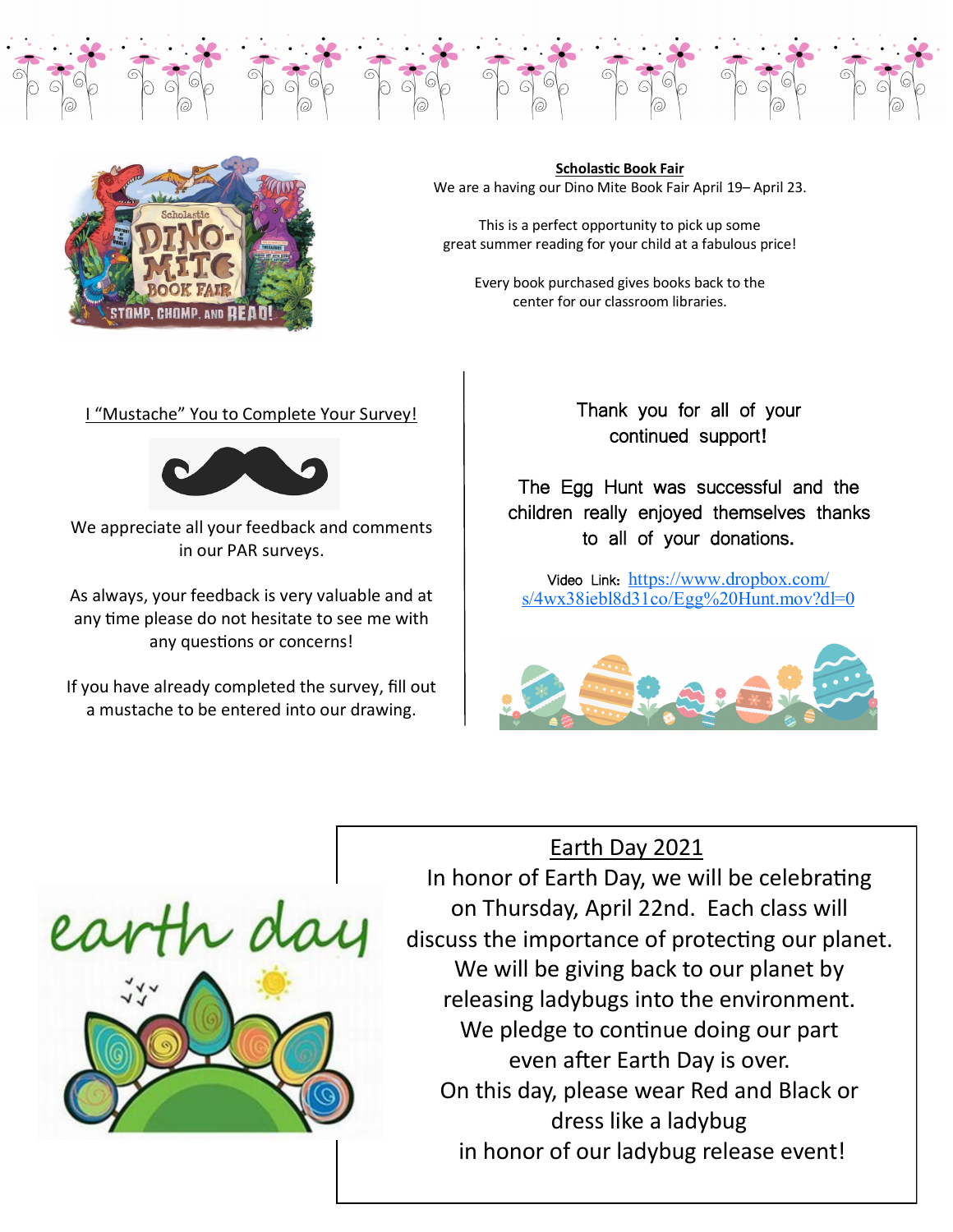**The 6 A's of Good Parenting** By: Family First Staff



Parenting is all about relating. The better our relationship with our children, the better our chances at effective parenting. Youth expert Josh McDowell believes there are six factors that play into good parenting. He calls them the 6 A's.

#### **Affirmation**

When we affirm a child's feelings it gives them a sense of authenticity.

Have you ever heard the old saying, "Laugh with those who are happy and cry with those who are sad?" It means that when our child is sharing his feelings or opinions, they want us to listen and affirm them.

It would go something like this. Your son comes home and says, "Man! My math teacher made me so mad today, he said I wasn't trying." Well, your instinct might be to try to downplay the situation like this, "Oh son, he probably didn't mean anything by it. Let it go." Or you might say — before you even address his feelings — "Now son, were you trying? Maybe he had a point." Or, "You're a big boy now, you can't get so upset about things." Those are all attempts to control or fix the situation. Instead try, "Son, I am so sorry that happened. How do you feel about it now?" Even when we don't agree with our children, we can still affirm them as individuals.

#### **Acceptance**

When you give unconditional acceptance you give a child a sense of security. This basically comes down to one principle that must be conveyed to our children: I don't love you because of what you do or achieve, I love you because you're my child.

Our love and affection should not be based on grades, behavior or achievements.

#### **Appreciation**

When we express appreciation, it gives a child a sense of significance.

Appreciation is one of the most powerful motivations for right behavior. So, the more we "catch" our children doing things right, and we express our appreciation, the more motivated they will be to behave better.

#### **Availability**

When we are available to our children it gives them a sense of importance.

We can say all we want about how important our children are to us. But if we're not giving them our time, our words will ring hollow. Our children should come before our TV-watching, our hobbies and our desire to make money.

Children spell love – T-I-M-E.

#### **Affection**

When we show our children affection it gives them a sense of lovability.

All children want to feel like they are lovable. Josh McDowell says not only that, but every child is going to prove they are lovable.

If they don't get love from you, they will get it somewhere else.

#### **Accountability**

When we hold children accountable it gives them a sense of responsibility and self-control. Children need the disciplines of responsibility and self-control to function successfully in life. As parents, we must create a context for rules and boundaries. Once those guidelines are set, we must be consistent in enforcing them.

*This article is based on the audio tape series,* The Six A's of Relational Parenting, *by Josh McDowell.*